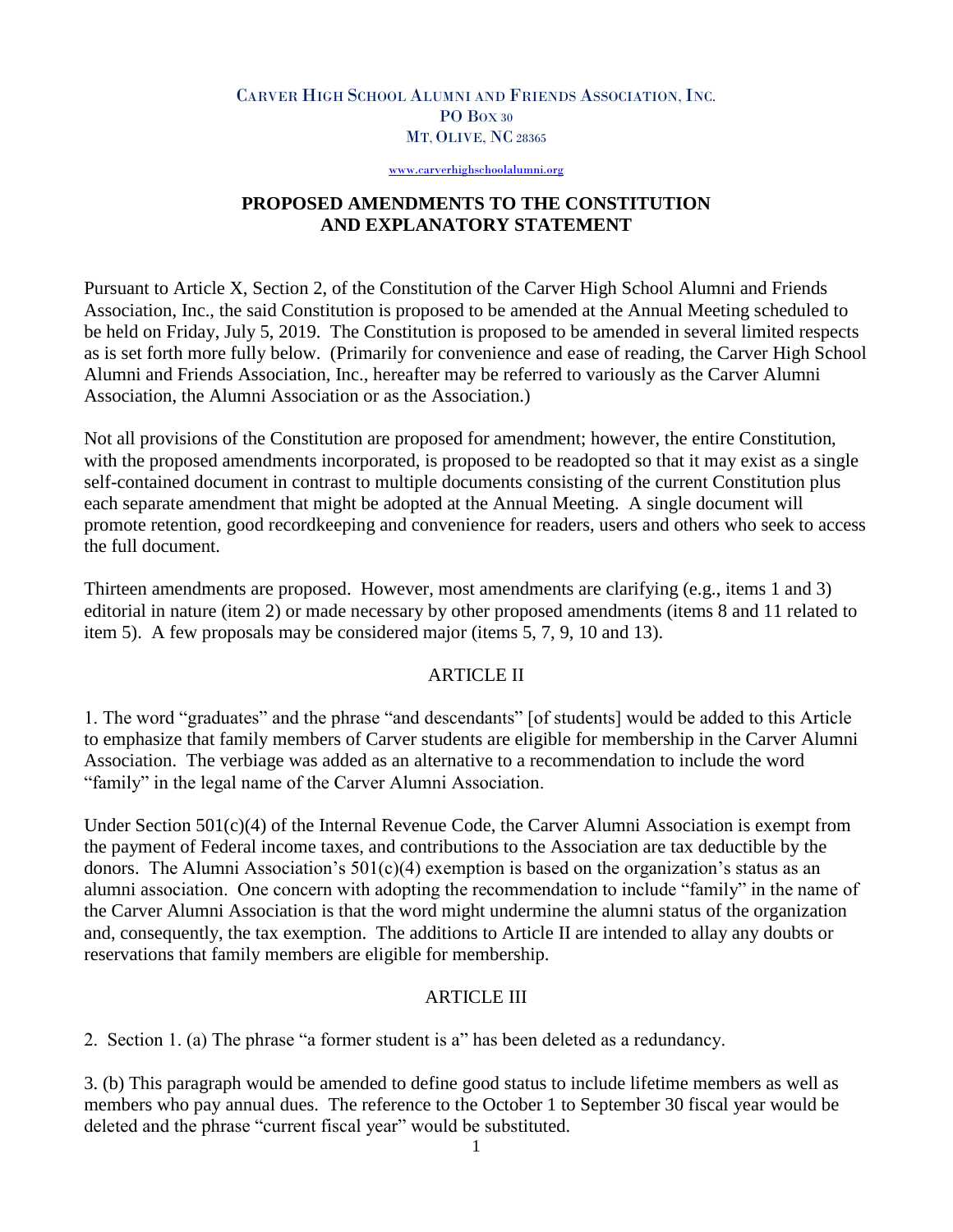When initially adopted the Constitution recognized only Annual dues. Subsequently, Lifetime membership dues were approved by the Board of Directors but such dues were not referenced in the Constitution as a way to satisfy the good standing requirement. Lifetime membership dues were approved pursuant to legitimate Board authority, and while the absence of a reference in the Constitution to Lifetime memberships may have been confusing, no question ever existed as to whether Lifetime members also were members in good standing. Accordingly, addition of the word "lifetime" in paragraph (a) would acknowledge in the Constitution Lifetime membership dues and conform the text of the Constitution to actual policy and practice.

With respect to the deletion of the October 1 – September 30 fiscal year, the current Constitution refers to at least two different fiscal years. The amendment would simply reference the "current" fiscal year and rely on other parts of the Constitution for context (i.e., the actual months in the fiscal year). The change would eliminate a conflict with the new fiscal year, August 1 to July 31 of the following year, proposed in Article VI, below. By simply referring to the current fiscal year, rigidity is eliminated from the structure of the organization and the Board of Directors is provided flexibility in administration and governance.

4. Section 2. (b) Consistent with the proposed changes to Article II, above, regarding family members eligible to join the Carver Alumni Association, the word "parents" plus the phrase "and other descendants" would be added to the litany of categories eligible for membership. Again, the purpose of the proposal is to re-emphasize the present policy of perpetuating the Carver Alumni Association by reaching out to family members and encouraging them to join the Alumni Association.

# ARTICLE IV

5. Section 1. Three principal changes are proposed for Article IV. First the title of the vice president would be changed to Vice President at Large and a new officer position, Financial Secretary, would be created.

The proposed change in the vice president title is intended to contrast the Vice President elected by the general membership and the Regional Vice Presidents elected by the respective Chapters. One recommendation would have changed the name of the Regional Vice President to Regional Liaison (suggesting liaison is more consistent with the actual duties of the Regional Vice President position).

No change in duties or responsibilities of either the Vice President at Large or the Regional Vice President position is proposed. Stated again, the Vice President at Large would be elected by the full membership of the Carver Alumni Association but a Regional Vice President would be elected by the respective chapter. Regarding, the suggestion to change the position to Regional Liaison, the position is not simply a liaison officer. Rather, the Regional Vice President is a full-fledged member of the Board of Directors with as much authority and responsibility as the other Board members and, in addition to representing the chapter, will represent each member of the Alumni Association. Moreover, unlike liaison, the title, Regional Vice President, is commensurate with the authority of the office.

Second, the proposed addition of the Financial Secretary position would end the present policy, procedure and practice of a single officer handling a financial transaction from beginning to end and also eliminate the obvious potential for conflicts of interest.

The proposed duties and functions of the Financial Secretary have been added and synchronized with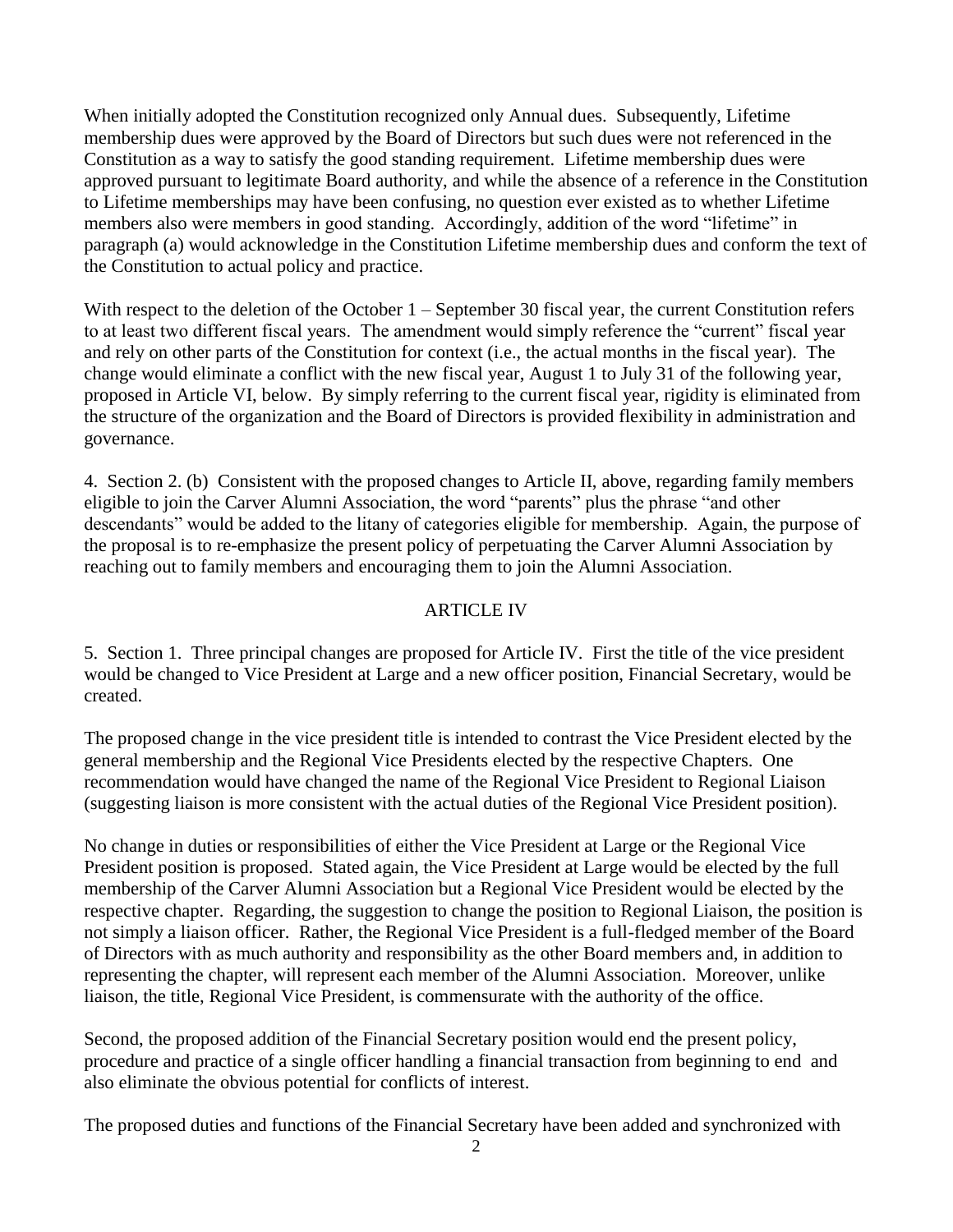the duties and functions of the Treasurer. The Treasurer's duties and functions similarly have been revised to accommodate the new position of Financial Secretary. Reduced to their essentials, the duties of the Financial Secretary relate to receipt of revenue and the duties of the Treasurer relate to disbursements. This change would place the Carver Alumni Association in lockstep with the current trend in nonprofit governance of utilizing a treasurer and financial secretary to manage financial transactions.

The Reporter position, on recommendation, is proposed to be changed to Public Relations Officer. Reporter is a journalism title and, of course, the Alumni Association hopes to achieve favorable publicity for it its activities and events, not necessarily journalistic straight reporting. Public Relations Officer is a more appropriate title.

6. Section 2. (a) The second unnumbered subparagraph provides:

If nominees are not available for an election to be held at the Annual Meeting in a given even year the Annual Meeting may vote to extend the terms of the outgoing officers for one year.

The provision was intended to cover the situation where no slate of officers was offered for election at the Annual Meeting. That is, if no officers are elected, the Annual Meeting may extend the term of the current officers.

A different case arises if some but not all officers are elected. In such an instance, the current Constitution authorizes the President and Board of Directors to fill vacancies through appointments. If a President is not elected the Vice President acts in the place of the President and an orderly process, based on the principles of succession, is followed until all positions are filled. (Under *Robert's Rules of Order*, the Carver Alumni Association default procedure manual, officers are ranked in the order they are listed in Article IV.) Accordingly, the paragraph is proposed to be amended to make it clear that this provision would take effect only if no officers are elected.

The third unnumbered paragraph is a clarification of the consecutive two-term limitation in office. A term extended at the Annual Meeting under Section 2 (a) above would count as a full term. Consequently, an officer whose term is extended after a single term would relinquish the office after serving the one-year extended term.

7. (c) The third principal change is a proposed new provision regarding discipline for dereliction of duties and misconduct. The Board of Directors would be authorized to adopt By-Laws to remove officers and provide other remedies in the case of misconduct or dereliction of duty.

# ARTICLE V

8. Section 2 is proposed to be amended to include the Financial Secretary as a member of the Executive Committee by virtue of the position. One recommendation would have included the Regional Vice Presidents as members of the Executive Committee but is not being proposed. Currently, the Board of Directors is authorized to elect additional members of the Board of Directors to the Executive Committee. That provision is retained. Consequently, Boards that may wish to elect additional members to the Executive Committee would be free to do so but Boards that might wish to operate in a more streamline fashion also would be free to do so as well. However, the suggested amendment would permanently change the structure of the Executive Committee by increasing the number of members by the number of Chapters. Chapter numbers could grow in the future thereby making the Executive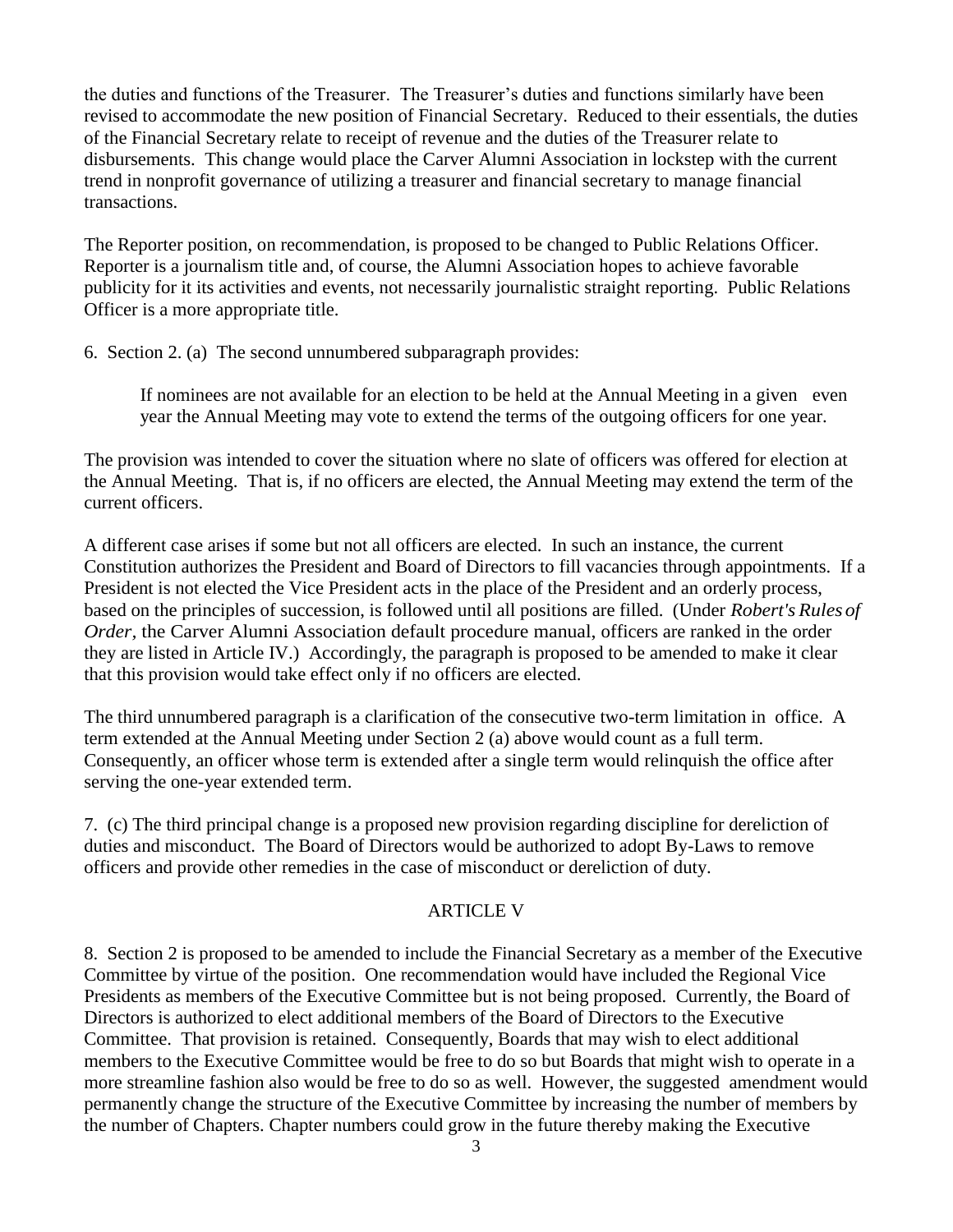Committee largely indistinguishable from the Board of Directors. The desired effect of the suggested amendment may be achieved without modifying the Constitution.

Another recommendation would discontinue use of the word "region" on the theory that the Carver Alumni Association is not large enough for regions. Region is used as a method of classifying organizational units over certain territory. Size is not necessarily irrelevant but distance is more important. In short, use of regions simply is a convenient method for classifying the bits and pieces of the Carver Alumni Association into units so they may be referenced in the context of their geography. The recommendation was not adopted.

9. The current Constitution in various Articles authorizes the Board of Directors to issue By-Laws in specific situations. Unless explicitly prohibited, the Board is inherently competent, without specific authorization in the Constitution, to issue By-Laws to administer and manage the organization. Section 3 is proposed to be amended to make that authority explicit. However, the Board's authority obviously is limited to issuing By-Laws which are not inconsistent with the Constitution. The Board would be authorized to establish membership dues, payment dates and different classes of membership. Use of By-Laws in contrast to the constitutional amendment procedure would promote efficiency and enhance day to day management of operations which necessarily is entrusted to the Board of Directors.

# ARTICLE VI

10. The Facilities Management Committee is proposed to be converted from its ad hoc status to Standing Committee status. The Facilities Management Committee perhaps is the busiest of all Committees and is charged with critical responsibilities that affect safety and health as well as fiscal matters. A new paragraph (g) is proposed which describes the duties and function of the Facilities Management Committee.

Recommendations to convert the Scholarship Committee and the Constitution and By-Laws Committee to Standing Committees also were considered. However, in the case of the Scholarship Committee, it was felt that the ad hoc committee should resolve some of the many issues relative to education and scholarships and how the Carver Alumni Association should interact with them so that Standing Committee functions and duties could be properly tailored.

With respect to the Constitution and By-Laws Committee, the workload is not sufficient to engage a Standing Committee. That is, while the workload of the Constitution Committee might be heavy at a particular time, the activities primarily are project oriented and can be completed within a specific, relatively short timeframe.

11. In paragraph (d) the functions and duties of the Finance Committee are set forth. That provision is proposed to be amended to establish the period of August 1 through July 31 of the following year as the fiscal year of the Carver Alumni Association. The desire is to move the fiscal year close to the Reunion Weekend without the beginnings of those two events colliding. By observation, the great majority of membership dues are paid and other revenue is raised in connection with Reunion Weekend. Operationally, it is useful for either the beginning or ending of the fiscal year to bear a calendar relationship to Reunion Weekend as well as the school years of colleges and local school districts. However, no provision is proposed requiring members to pay dues by a certain date of the fiscal year as the current Constitution requires. Rather that responsibility is left to the Board of Directors to fix as experience provides more instruction and direction.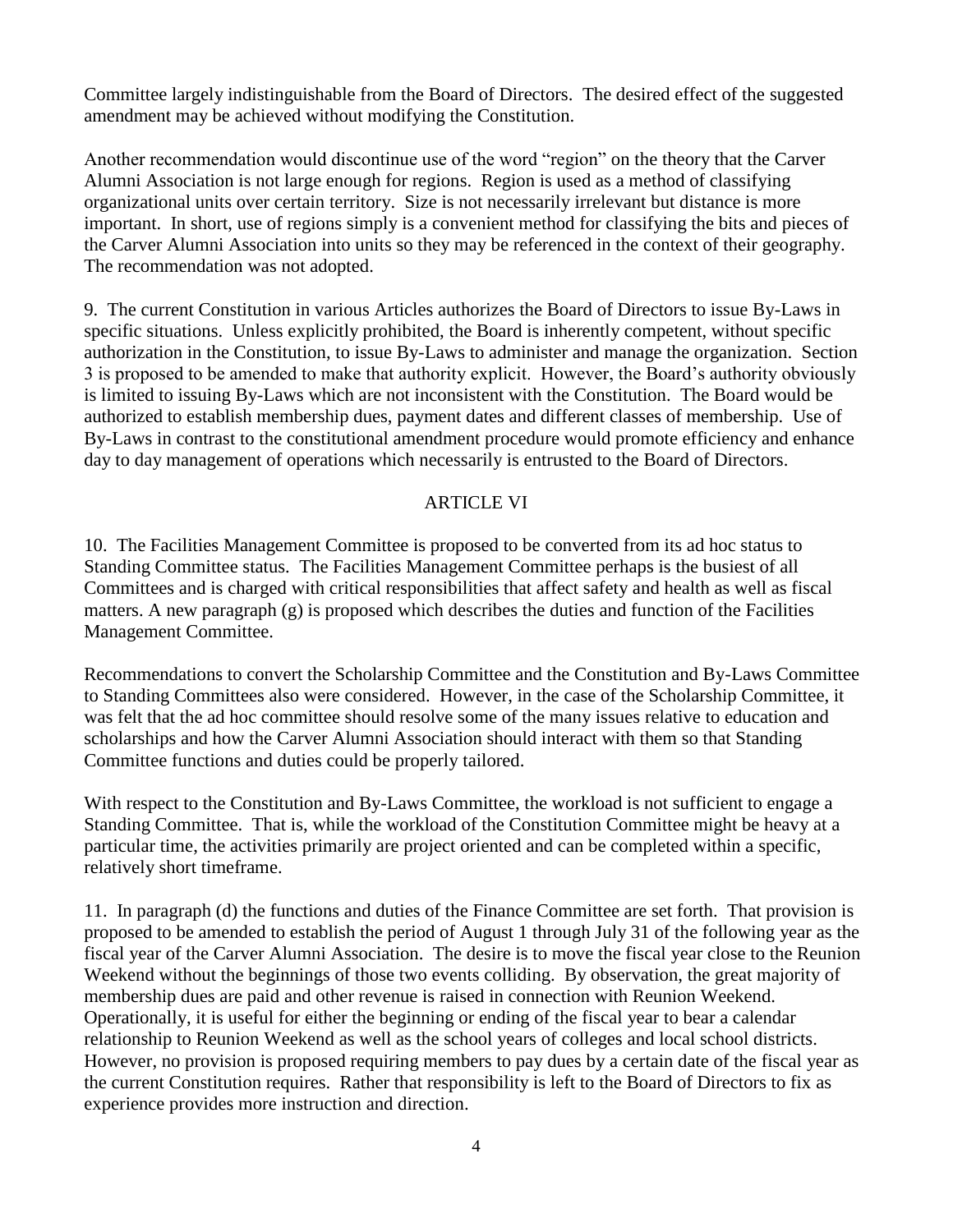Recommendations to change the name of the Elections Committee to Nominating Committee and establish a Tellers Committee are not proposed for adoption. In the case of the Elections Committee some organizations may prefer a nominating committee but they perform the same functions. The Elections Committee name does not present a problem that requires repair.

Regarding a Tellers Committee, the presiding officer always has authority to appoint tellers and a chair of tellers if required. The Carver Alumni Association meetings are relatively small and are held in a single room where everyone is visible to each other. Would not seem prudent to encumber the structure with such a committee.

# **ARTICLE VII**

12. Section 1 is proposed to be amended to refer to the **current** edition of *Robert's Rules ofOrder. Robert's Rules ofOrder* is the default manual when a procedure is not prescribed in the Constitution or By-Laws. The proposed amendment would make it clear that the latest edition of *Robert's Rules of Order* must be consulted.

13. Section 2 is proposed as a new section authorizing electronic meetings and voting. Ordinarily, rules regulating organizations, especially state laws governing nonprofit organizations, presume that meetings are face to face. However, in recognition of present day realities these statutes have been amended to permit organizations to conduct business by electronic technology provided the By-Laws authorize such meetings. The proposed amendment would authorize meetings and voting through use of various electronic and communicating equipment provided all members participating in such meeting can communicate with one another at the time of such meeting.

# EFFECTIVE DATE

The amendments are proposed to take effect 30 days after adoption. The time period will enable proper certification and publication on the Carver Alumni Association website.

Accordingly, based on the foregoing, the Constitution of the Carver High School Alumni and Friends Association, Inc., is proposed to be amended as is set forth below.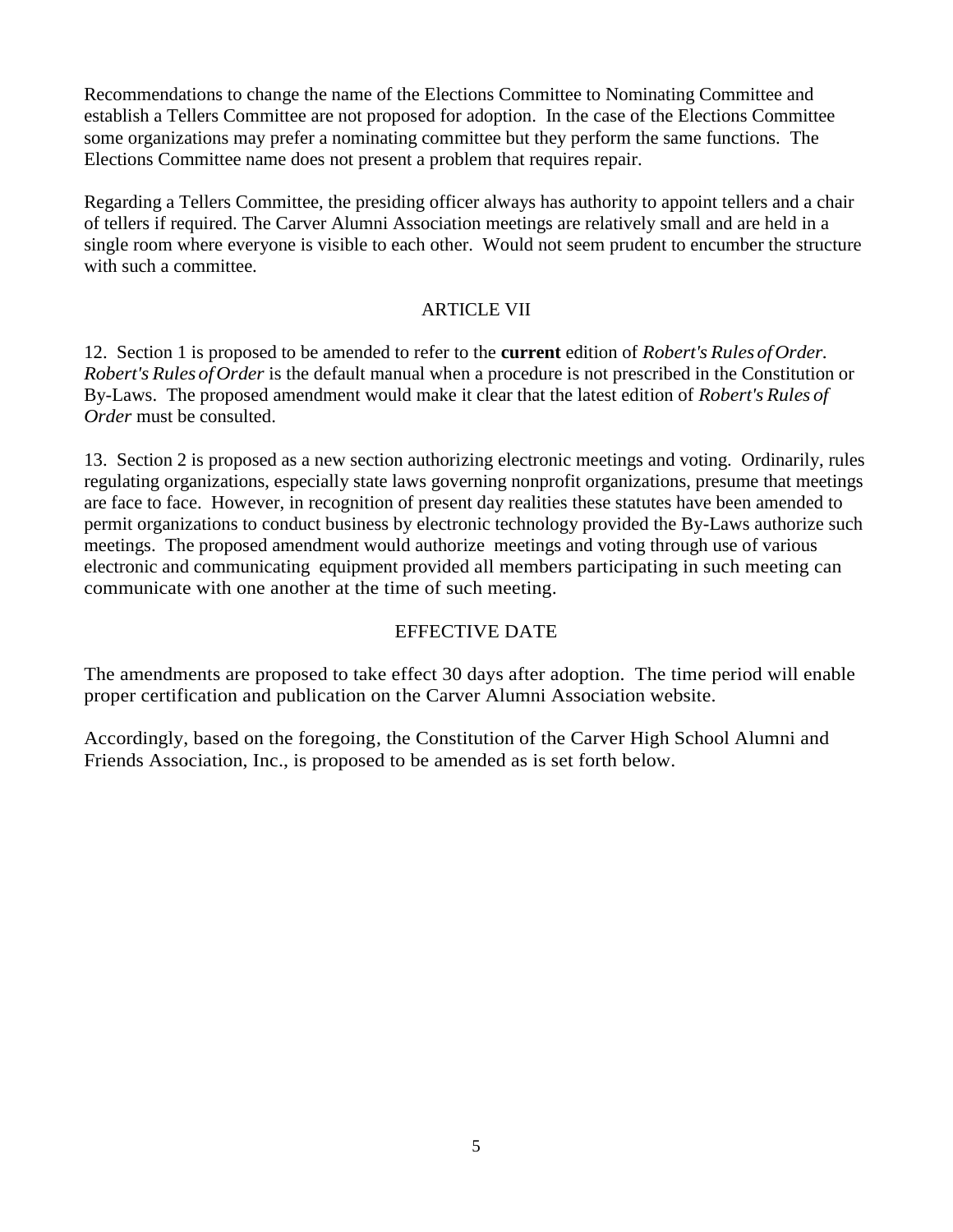# **CONSTITUTION CARVER HIGH SCHOOL ALUMNI AND FRIENDS ASSOCIATION, INC. MOUNT OLIVE, NORTH CAROLINA**

# ARTICLE I

# Name

Thenameofthisorganization shall be theCarverHigh School Alumni and Friends Association, Inc., and may be referred to as the Carver Alumni Association.

#### ARTICLE II Purpose

The purpose of the Carver High School Alumni and Friends Association, Inc., is to perpetuate the education focus, traditions, spirit and memory of Carver High School. In furtherance of this goal, the Carver Alumni Association shall work toestablish a network of close fellowship and cooperation among members of the Carver High School family, whichincludes graduates, alumni,formerstudents, administrators,faculty,staff, employees, parents and descendants of students, friends, supporters and fans. Through this network the Carver Alumni Association shall endeavor to enhance the knowledge of the philosophy, programs and activities of Carver High School and of the accomplishments ofits students, faculty, and alumni, to sponsor fundraising activities, to provide scholarships and awards for high school graduates, to support charitable causes consistent with the purposes of the Carver Alumni Association and to promote programs beneficial to the general welfare of the Mount Olive community and Wayne County.

### ARTICLE III Membership and Privileges

**Section 1. Definitions. (a) Former student.** A person who attended but did not graduate from Carver High School.

**(b)Good standing.** Membersingood standing have paid either annual membership dues for the current fiscal year or lifetime membership dues.

**Section 2. Memberships. (a) Graduates.** Any graduate and any former student of Carver High School automatically are members of the Carver Alumni Association.

**(b) Administration, faculty, staff, and others.** The former administrators, faculty members, staff and employees of Carver High School and those persons such as parents, husbands, wives, children and other descendants, friends and graduates of Southern Wayne High School who demonstrate an interest in joining to share in itsobjectives are eligible for membership in theCarver Alumni Association. Payment of the designated membership dues shall constitute the required interest in and sharing in the objectives of the Carver Alumni Association.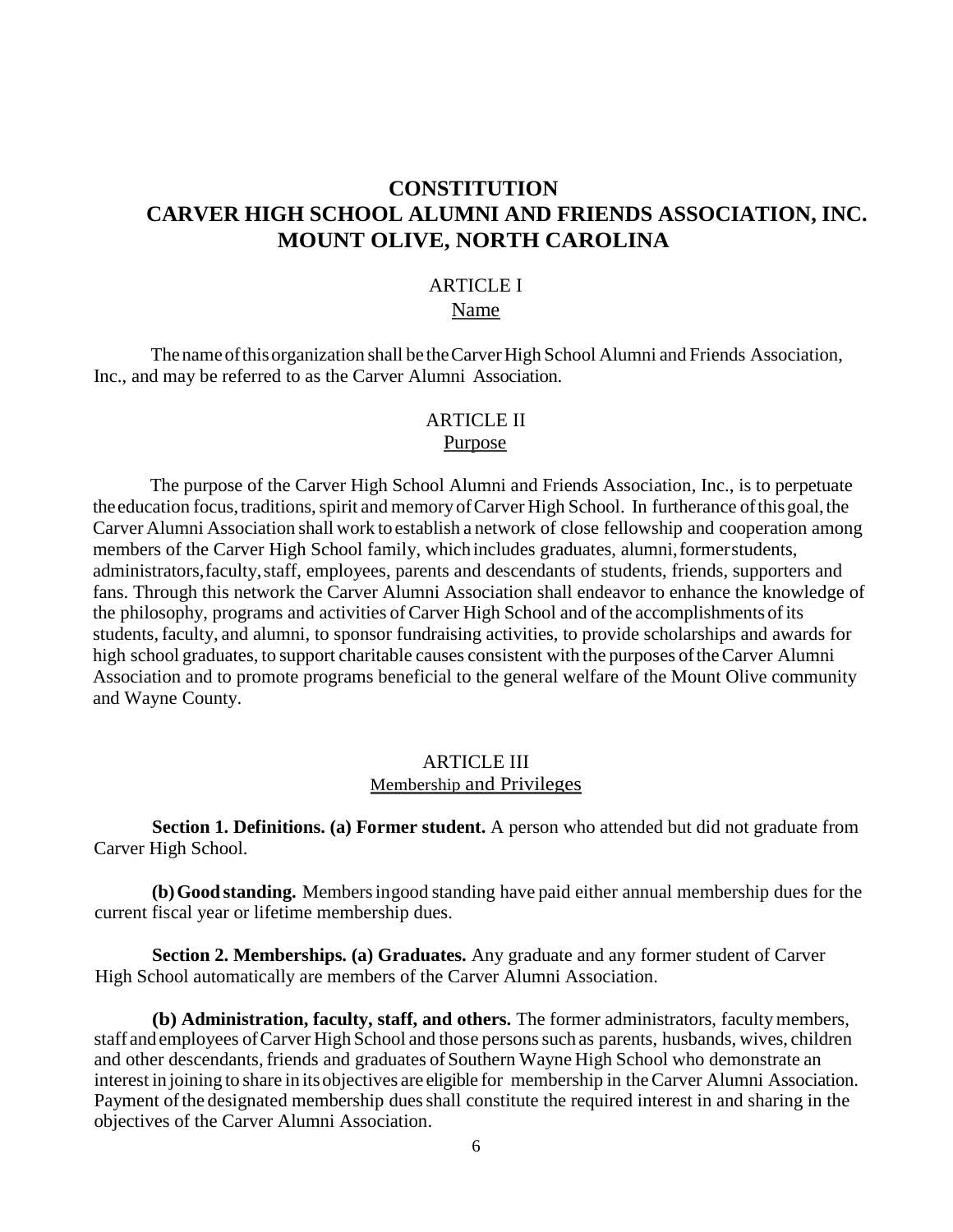**(c) Honorary membership.** Any person who shows unusual interest in the welfare of the Carver Alumni Association, who shares in its purposes, who wishes to share in the fraternal spirit, or has made some outstanding contribution to the causes for which it stands may be selected to honorary membership in the Carver Alumni Association by majority vote at the Annual Meeting. The Board of Directors maydefine *unusual interest* in the By-Laws.

**Section 3. Privileges of membership.** Only members who are in good standing shall be eligible to vote in elections and other activities such as meetings or to run for, to be appointed to or to hold office in the Carver Alumni Association. Honorary members are not eligible to vote in Carver Alumni Association activities or to run for or hold office.

### ARTICLE IV Officers and Elections

**Section 1. Officers. (a) Elected.** The elected officers of the Carver Alumni Association shall be President, Vice President at Large, Secretary, Assistant Secretary, Financial Secretary, Treasurer, Assistant Treasurer, Public Relations Officer, Parliamentarian and Chaplain.

**(b) Appointed.** The President is authorized to recommend to the Board of Directors the names of members in good standing to fill vacancies. However, in the case of a vacancy in the office of the President, the Vice President at Large shall become President in accordance with subsection (c)(2) below.

**(c) Duties of officers. (1) President.** The duties of the President shall be those commonly performed by such persons. The President shall be charged with the general oversight of the affairs of the Carver Alumni Association and shall preside at all meetings of the Carver Alumni Association, the Board of Directors and the Executive Committee. The President shall serve as an *ex-officio* member of all committees (except the Elections Committee), and shall submit an "Annual State of the Carver Alumni Association Report".

**(2) Vice President at Large.** In the absence or disability of the President, or at the President's request, the Vice President at Large shall perform the duties of the President. The Vice President at Large shall perform such additional duties as may be delegated by the President. If the Office of the President becomes vacant, the Vice President at Large shall become President until the next biennial election of officers.

**(3) Secretary.** The Secretary shall record and maintain the official minutes of each meeting of the Carver Alumni Association, the Board of Directors and the Executive Committee. The Secretary shall serve as the custodian of the corporate seal, official correspondence, the original and official copies of the Constitution, By-Laws and Articles of Incorporation and shall maintain the complete list and records of all members, including honorary. The Carver Alumni Association and the Secretary shall use the members lists only for Carver Alumni Association purposes and shall not release the lists for outside commercial purposes, political activitiesor anyotherreason notdirectly related to Carver Alumni Association activities. The Assistant Secretary shall serve in the absence of the Secretary.

**(4) Financial Secretary.** The Financial Secretary shall receive the funds from all sources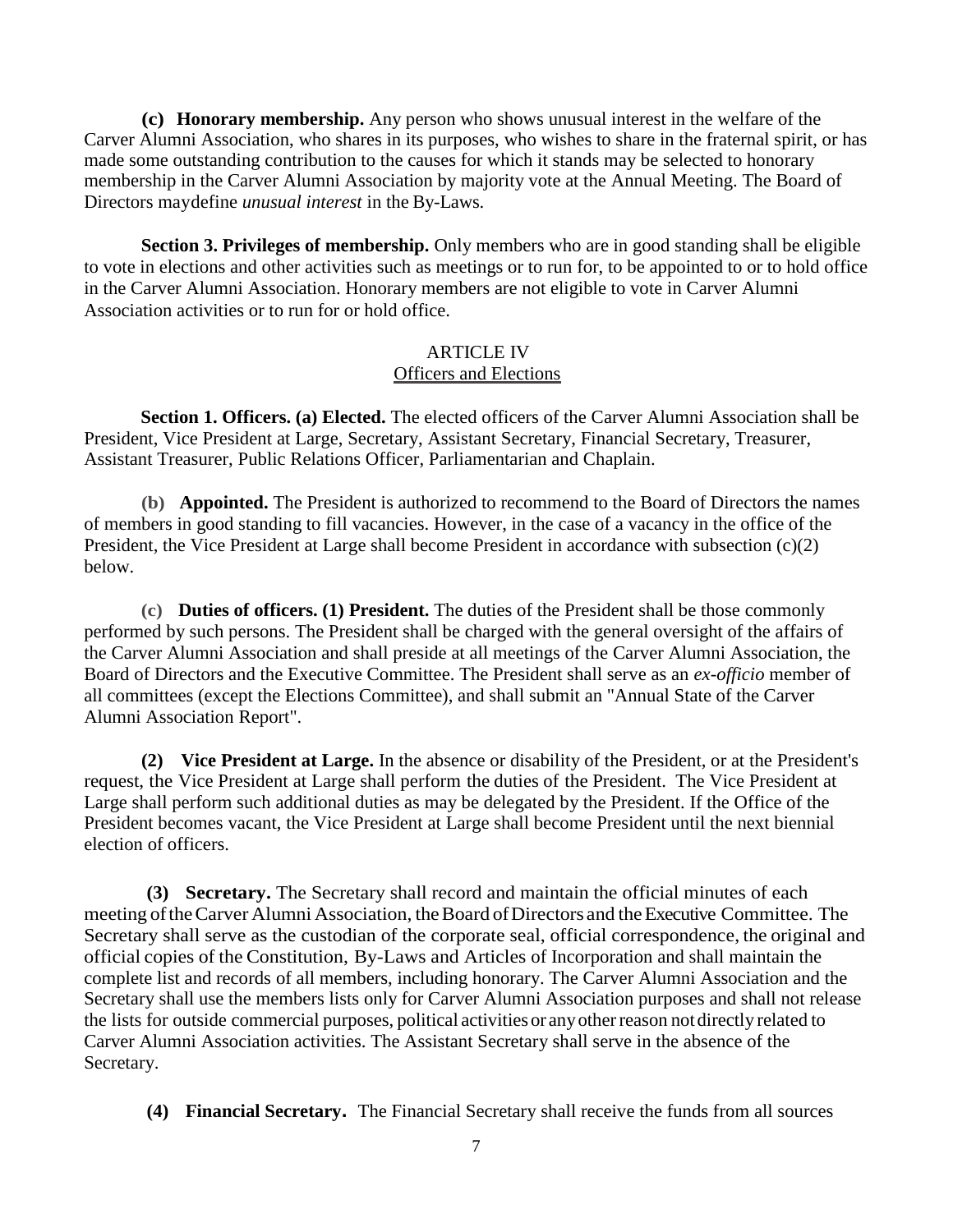taken into the Carver Alumni Association Treasury. The Financial Secretary shall establish and maintain a record of all such funds, including the accounts to which the funds have been allocated. The Financial Secretary shall deposit all funds in accounts established by the Carver Alumni Association, and shall deliver all deposit slips and a copy of the records mentioned above to the Treasurer. The Financial Secretary will deliver monthly reports to the Board of Directors or on such other schedule as the Board of Directors may direct in the By-Laws.

**(5) Treasurer.** The Treasurer shall make all disbursements of the Carver Alumni Association in accordance with procedures established by the Board of Directors which is authorized to establish procedures for receipts and disbursements as circumstances require them. The Treasurer shall obtain receipts for payments, maintain such receipts in regular order, provide monthly reports to the Board of Directors, or upon such schedule as the Board of Directors may direct in the By-Laws, and submit an annual financial report at the Annual Meeting. The Treasurer shall also assist the Secretary with the Carver Alumni Association's records, as necessary. The Assistant Treasurer shall serve in the absence of the Treasurer.

**(6) Parliamentarian.** The Parliamentarian shall assist the President or other presiding officerto ensure that meetings and debates are conducted in accordance with proper parliamentary procedure.

**(7) Chaplain.** The Chaplain shall be in charge of all devotions in the Carver Alumni Association. In the event of sickness or death of a member, the Chaplain should be notified.

 **(8) Public Relations Officer.** The Public Relations Officer shall be in charge of allpublicity of the Carver Alumni Association.

 **Section 2. Elections. (a) Terms and qualifications.** The Carver Alumni Association shall conduct elections biennially in even years at the Annual Meeting. Candidates seeking or nominated for elected office must be members in good standing, and must have served the Mount Olive or some other Chapter commendably at least one year prior to the election. Allmembers of the Carver Alumni Association in good standing, regardless of their place of residence, are eligible to vote in the elections, and to run for and hold office.

If nominees are not available for an election to be held at the Annual Meeting in an even year, the Annual Meeting may vote to extend the terms of the outgoing officers for one year. An individual may be granted an extension only once for the same office.

A Special Election shall be held at the Annual Meeting in the next odd-numbered year, and the elected officers shall serve a three-year term. The officers elected in the Special Election shall vacate their positions after three years and the election schedule in even-numbered years shall resume. All officers elected in even years shall vacate their positions at the end of their term. Elected and appointed officers may succeed themselves, but shall serve no more than two consecutive terms regardless of the number of actual years served in a term.

**(b) Run-off.** If an election produces no winner because the top vote-getting candidates receive anequalnumberofvotes,thevotingshall continue between oramong the tied candidates until a winner can be declared.

**(c) Disciplinary Procedures.** The Board of Directors is authorized to issue By-Laws regarding removal from office and other remedies for dereliction of duty in office or misconduct.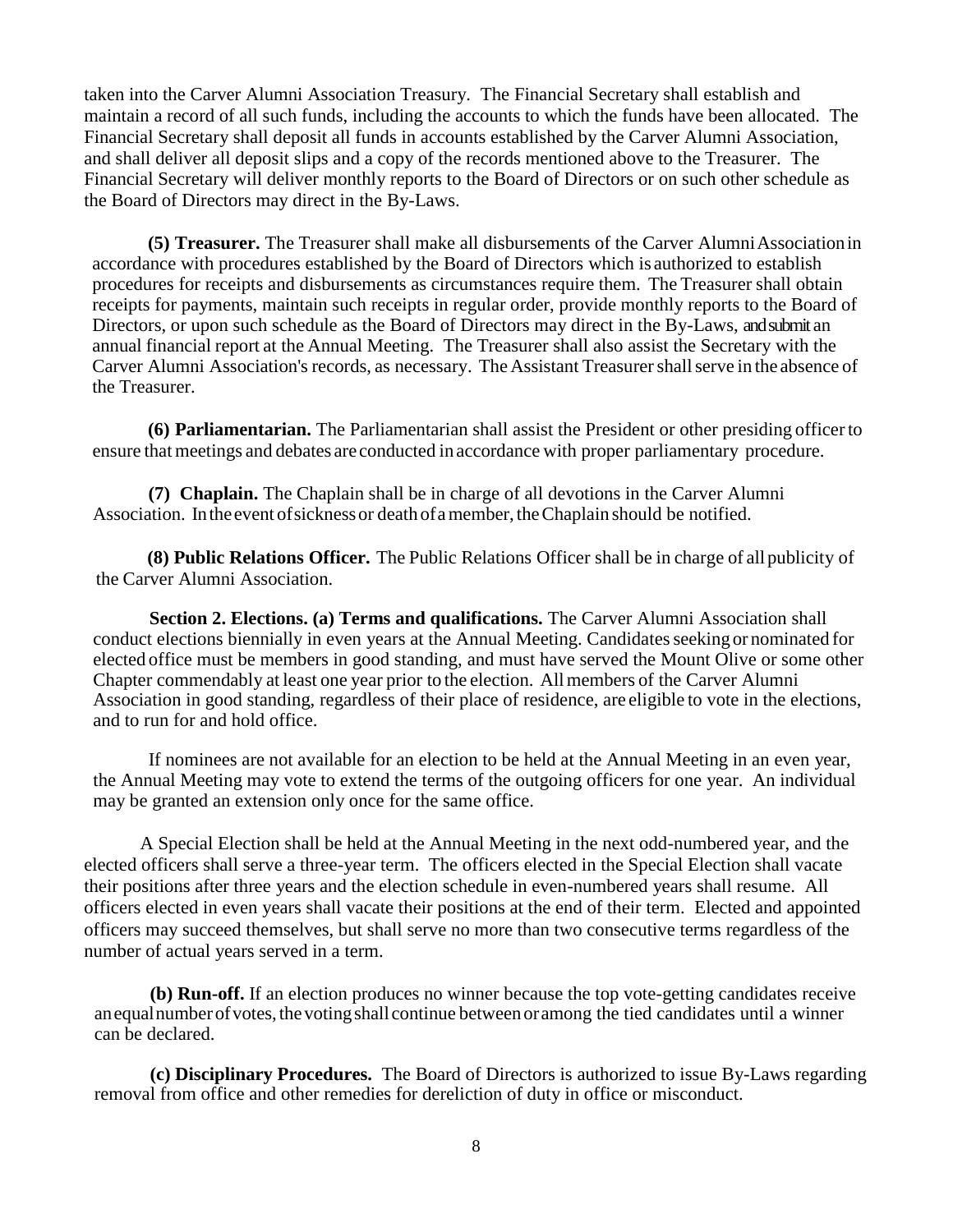### **ARTICLEV** Board of Directors

**Section 1. Composition. (a) Officers.** All elected officers and any officer who is appointed to fill a vacancy in one of the elected officer positions listed in Article IV, Section 1 (a) above, shall be members of the Board of Directors.

**(b) Regional Chapters.** Each Regional Chapter shall be entitled to elect one of its members in good standing to the Board of Directors who shall be designated Regional VicePresident ofthatChapter. Such elections and termsofoffice shall coincide with the Carver Alumni Association's elections and terms of office. However, the Regional Chapters may conduct the elections of Regional Vice Presidents at the Regional Chapter meeting immediately preceding the Annual Meeting. In the event of a vacancy in the office of Regional Vice President, the Regional Chapter affected, not the Board of Directors, shall fill the vacancy.

**Section 2. Executive Committee**. The Executive Committee shall administer the affairs of the Carver Alumni Association in the intervals between meetings of the Board of Directors and shall have such powers as may be delegated to it by the Board of Directors, or as may be provided in the By-Laws. The President, Vice President at Large, Secretary, Financial Secretary and Treasurer shall be members of the Executive Committee. The Board of Directors may elect additional members of the Board of Directors to the Executive Committee. The terms of such additional members shall terminate no later than the end of the term of the electing Board.

**Section 3. Responsibilities and authority of the Board of Directors. (a) Administration.** The Board of Directors shall conduct the affairs of the Carver Alumni Association during the period between Annual Meetings.

**(b) Filling vacancies** - **limitations.** The Board of Directors, in exercising its authority to fill vacancies on recommendation of the President, shall appoint only members who are in good standing.

**(c) Memberships and dues.** The Board of Directors is authorized to establish different classes of membership, membership fees and dates of payment from time to time for all members of the Carver Alumni Association.

**(d) Authority to issue By-Laws.** In discharging its responsibilities and obligations, the Board of Directors is authorized to issue By-Laws, not inconsistent with the Constitution, to implement any provision herein.

### ARTICLE VI **Committees**

**Section 1. Committees.** Seven committees (Membership, Fundraising, Public Relations, Finance, Elections, Program and Facilities Management) are established as standing committees. The President is authorized to establish such *ad hoc* committees as may be necessary to achieve the goals and activities of the Carver Alumni Association. Each standing committee shall consist of at least three (3) members. The President shallserve as an *ex officio* member ofeach committee (except the Elections Committee), and at the first Board meeting following the election of officers, shall appoint the chair of each committee, except the Elections Committee. The Elections Committee shall elect its chair.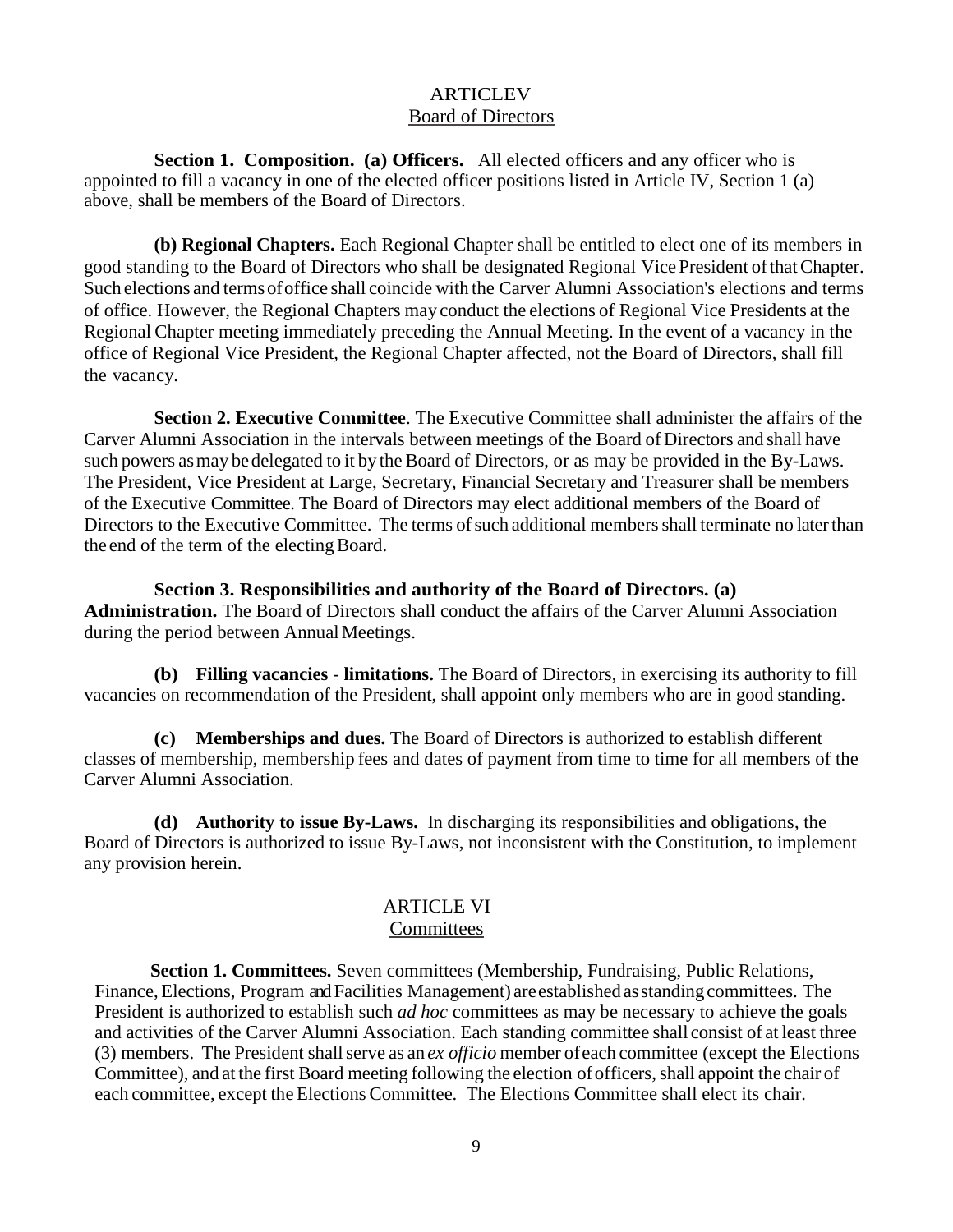**Section 2. Functions of committees.** The functions of the committees shall be those set forth below and such additional functions as the Board may assign.

**(a) Membership.** The Membership Committee shall make personal contacts with alumni, former students and other persons potentially eligible for membership in the Carver Alumni Association who have not participated in functions throughout the year and encourage them to join the Carver Alumni Association and become active members ingood standing. The Membership Committee shall coordinate with the Secretary and shall notify the Secretary of address changes, job changes, achievements, and other pertinent information. The Secretary shallserve as an *ex officio* member of the Membership Committee.

**(b) Fundraising.** TheFundraisingCommitteeshallberesponsible for developing strategies and policies for fundraising.

**(c) Public Relations.** The Public Relations Committee shall inform the public through the local media and otherwise of notable achievements of the Carver Alumni Association and of its members. The Public Relations Committee also shall assist the *ad hoc* committees in securing publicity, as appropriate, for activities they undertake. The Public Relations Officer shall serve as a member of the Public Relations Committee.

**(d) Finance.** The Finance Committee shall prepare an annual budget fortheCarver Alumni Association. The budget shall be based on a fiscal year between August 1st and July  $31<sup>st</sup>$  of the following year and shall be submitted to the membership for approval. The Finance Committee shall cooperate with the Treasurer to ensure that the expenditures are made in accordance with the budget. The Finance Committee at the close of each fiscal year also shall conduct an internal audit of the financial records and transactions of the Carver Alumni Association. The Treasurer and Financial Secretary shall serve as members of the Finance Committee.

**(e) Elections.** In election yearstheElectionsCommittee shallselect a nominee for each office oftheCarver Alumni Association. Nomineesfor office shall notserve on the Elections Committee. The elections shall be held at the Annual Meeting, and the names ofthe nominees shall be included in the notice of the Annual Meeting.

**(f) Program.** The Program Committee shall establish an annual schedule of regular Board meetings and Carver Alumni Association activities that shall be presented for the Board's approval. The Program Committee shall ensure that the schedule of activities consists of a well-rounded series of events designed to promote all aspects of the Carver Alumni Association'spurpose. The Program Committee shall coordinate its work with the*adhoc* committees established to organize and conduct Carver Alumni Association activities, and throughout the year shall recommend necessary schedule revisions to the Board for approval. The Vice President at Large shall serve as an *ex officio* member of the Program Committee.

**(g) Facilities Management.** The Facilities Management Committee is responsible for the general oversight and management of the physical facilities and property of the Carver Alumni Association to ensure operations and activities run safely, efficiently and smoothly. The Facilities Management Committee's functions and responsibilities include interfacing and coordinating with the Town of Mt. Olive, leasing and property management (e.g., leasing facilities for private functions), project management (identifying need for and arranging and overseeing repairs and renovations), ensuring compliance with government regulations and property maintenance management.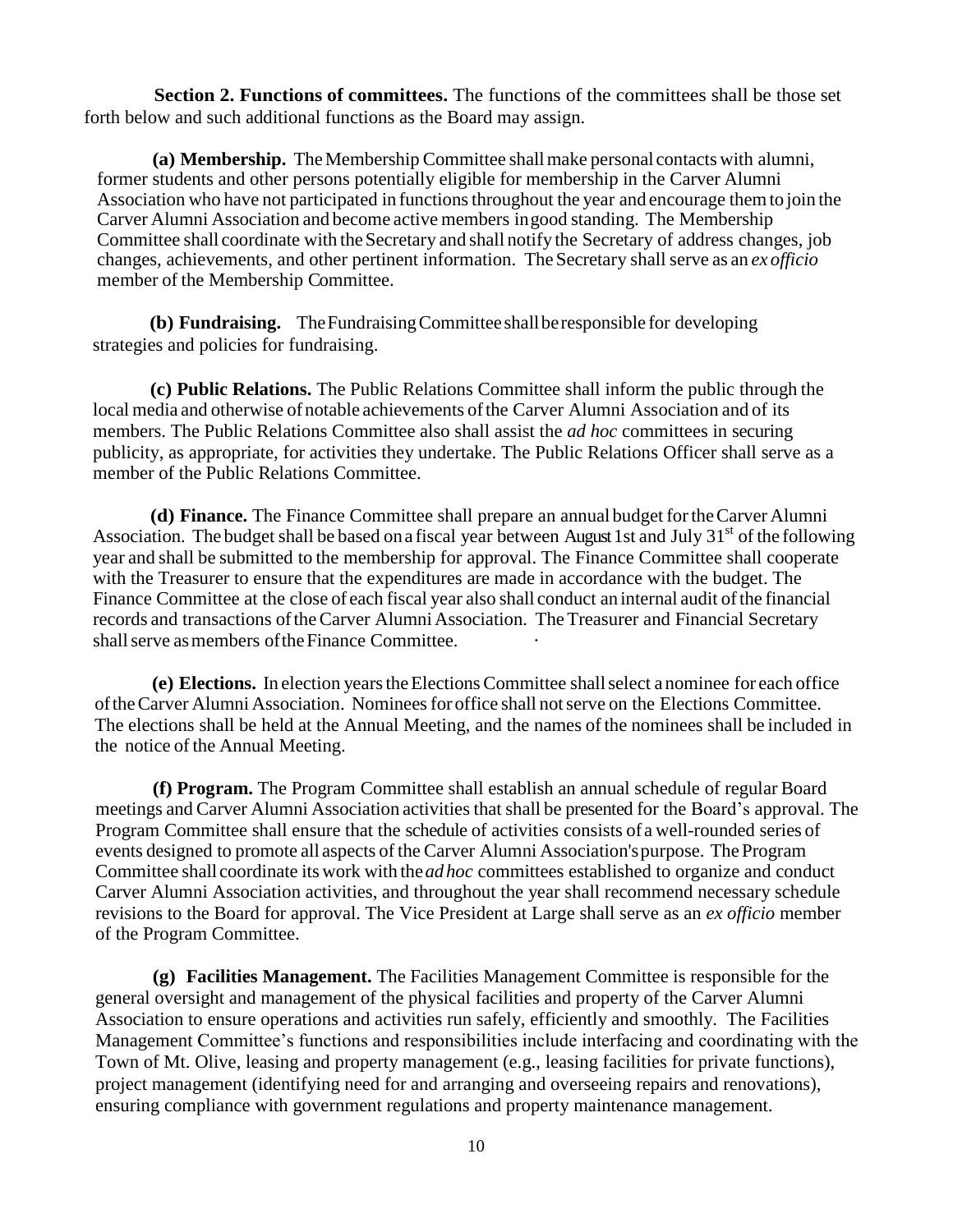# **ARTICLE VII** Meetings

**Section 1. Annual Meeting and special meetings.** The Annual Meeting of the Carver Alumni Association shall be held each year inMt. Olive, North Carolina, during the 4th of July weekend, or at any other place and time designated by the Board of Directors. The Board of Directors also may call special meetings for specific purposes. Notice of the Annual Meeting and of any special meeting called by the Board of Directors shall be given to the membership of theCarver Alumni Association at least 30days before the meeting. In addition, the Carver Alumni Association maymeet once each month or as determined by the Board of Directors. In the absence of specific procedures prescribed either in theConstitution or intheBy-Laws, the current edition of *Robert's Rules ofOrder*shall be followed.

**Section 2**. **Electronic meetings and voting.** Meetings of the Board of Directors or any committee may be held through the use of a conference telephone or similar communications equipment such as E-Mail and instant messaging so long as all members participating in such meeting can communicate with one another at the time of such meeting. Participation in such a meeting constitutes presence in person at such meeting. Similarly, voting through telephonic or electronic means during the meeting or separate and apart from the meeting is authorized.

### ARTICLE VIII Organization of the Association

**Section l. National Headquarters and Home Office.** The National Headquarters and Home Office of the Carver Alumni Association shall be located inMount Olive, North Carolina.

**Section 2. Regional Chapters.** A Regional Chapter of the Carver Alumni Association shall be located in Mount Olive, North Carolina. At no time shall more than one chapter exist in the Mount Olive area. Alumni and friends of the Carver Alumni Association who live in areas outside of the Mount Olive area may organize and establish a Regional Chapter. Each Regional Chapter shall elect its own officers. At least five members will be required to establish a Regional Chapter. Regional Chapters approved by the Board of Directors may seek to incorporate in their states as nonprofit organizations, adopt constitutions, by-laws, and seek exemptions from Federal, state and local income tax laws. No constitution or by-laws adopted by a Regional Chapter shall be inconsistent with the Constitution, By-Laws and polices of the Carver Alumni Association.

The Board of Directors is authorized to approve such chapters and no such chapter shall begin operations until it has received the approval of the Board of Directors. The Board of Directors is not authorized to approve a chapter for a city in which a chapter already exists without good cause shown such as the inconvenience of the members caused by inordinate travel distance.

**Section 3. Naming Regional Chapters.** The name of Regional Chapters shall reflect both the Carver Alumni Association and the geographic location of the chapter (e.g., "Carver Alumni and Friends Association, Greater Washington, DC, Chapter"). The chapter shall establish a primary address for the chapter, which shall be submitted to the Board of Directors at the time the chapter seeks Board approval. Thereafter, the chapter shall notify the Carver Alumni Association of any changes in the address.